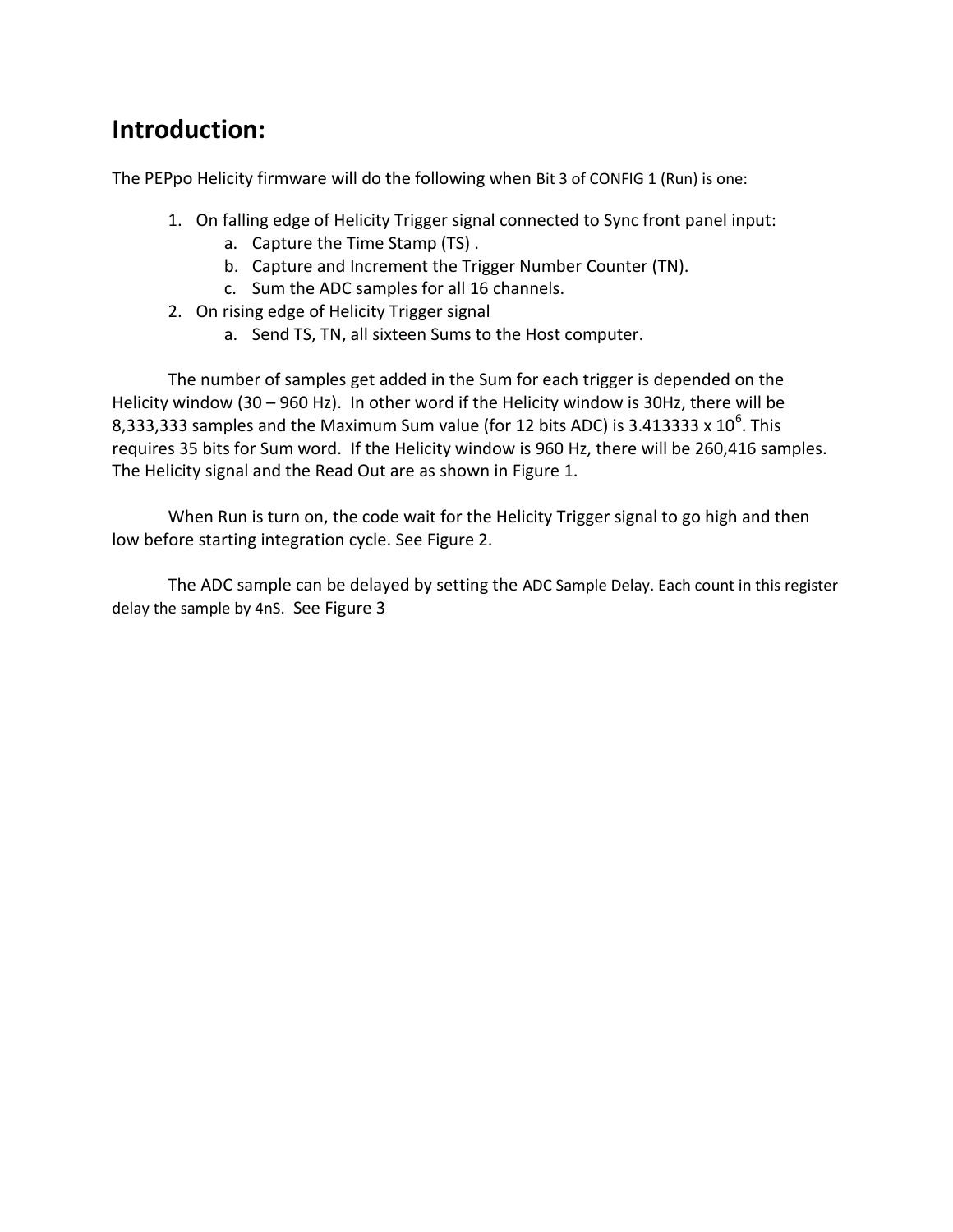

## **Figure1: Helicity Trigger Signal and Read Out.**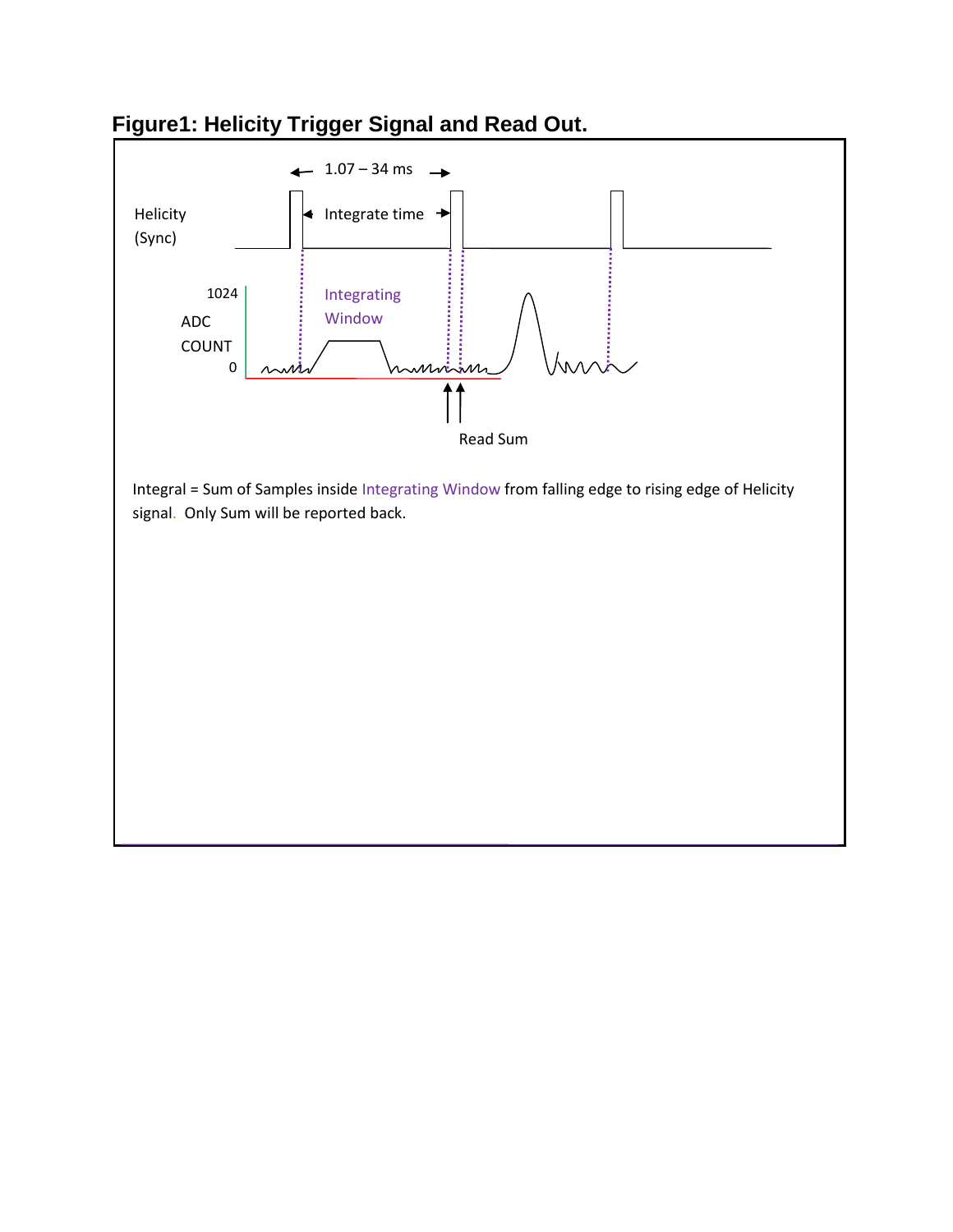

## **Figure2: Config1 Bit 3 (Run) and Helicity Signal.**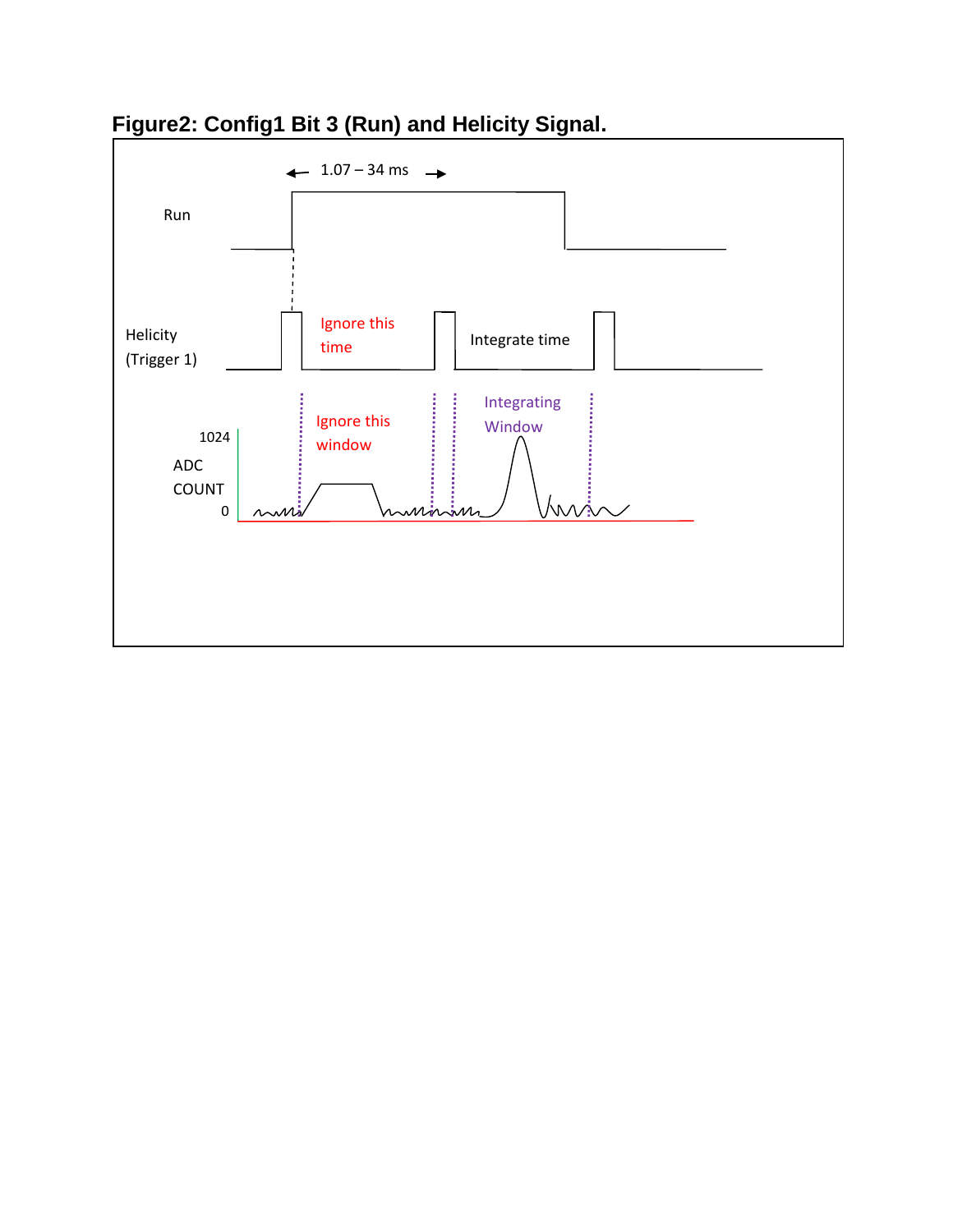**Figure 3: ADC Sample Delay.**

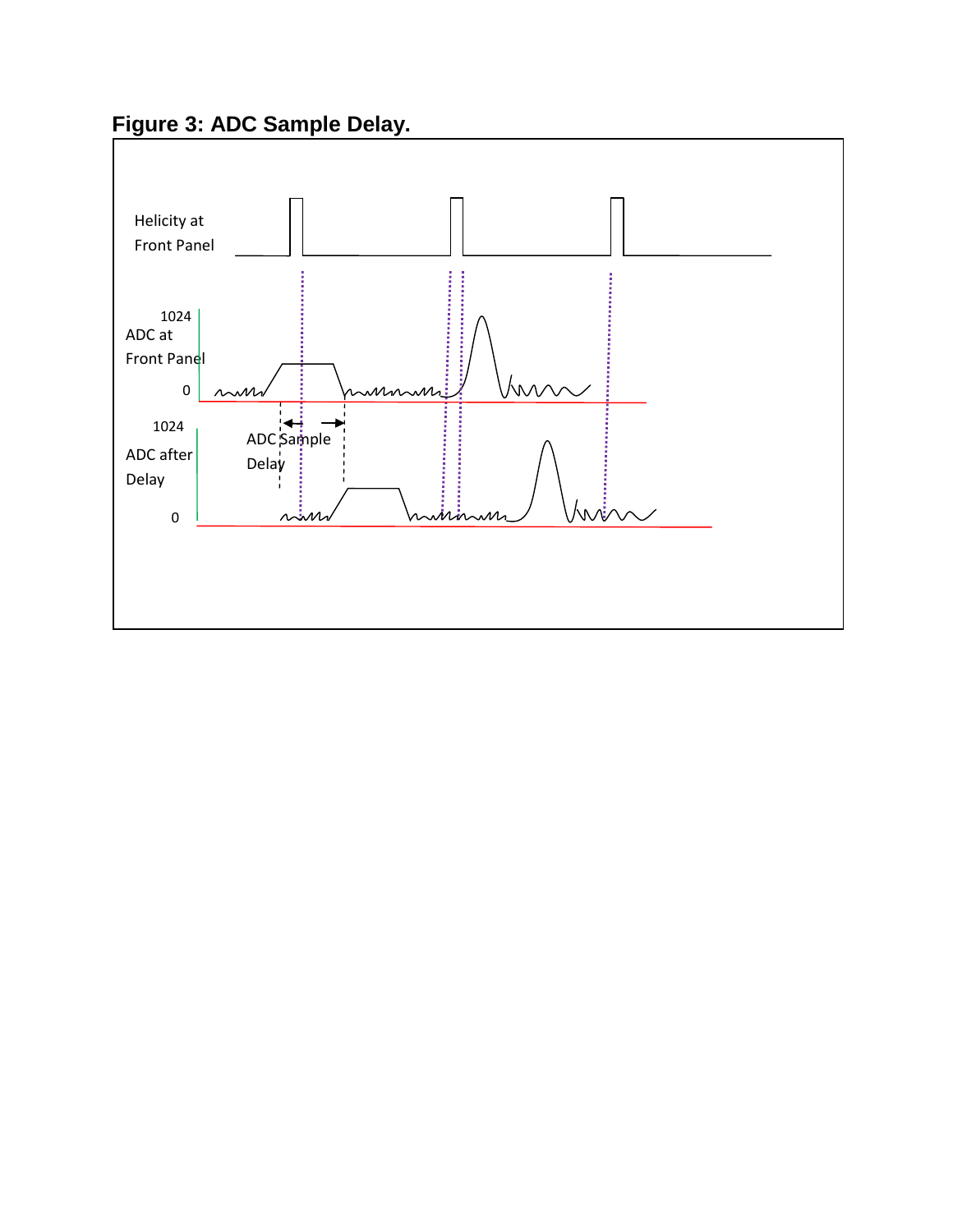#### **Read Out Data Format.**

Read out sequence per Event (trigger):

```
Event_Header (word 1) indicates the start of an event and bits are assigned as follow:
(35-32) = 1(31) = 1(30-27) = 2(26-0) = trigger Number
Word 2 Time Stamp Upper 24 bits:
(35-32) = 0(31) = 1(30-27) = 3(26-24) = 0(23-0) = Time Stamp Upper 24 bits
Word 3 Time Stamp Lower 24 bits:
(35-32) = 0(31) = 0(30-24) = 0(23-0) = Time Stamp lower 24 bits
Words 4,6,8,10,12,14,16,18 Sum Channel x Bits 35-32
(35-32) = 0(31) = 1(30-27) = 5(26-23) = Channel #
(22-16) = 0(15-0) = Sum Bits 35-24
Word 5,7,9,11,13,15,17,19 Sum Channel x Bits 23 - 0 
(35-32) = 0(31) = 0(30-24) = 0(23-0) = Sum Bits 23-0 Word 20 Trailer Word
```
0x2E800000000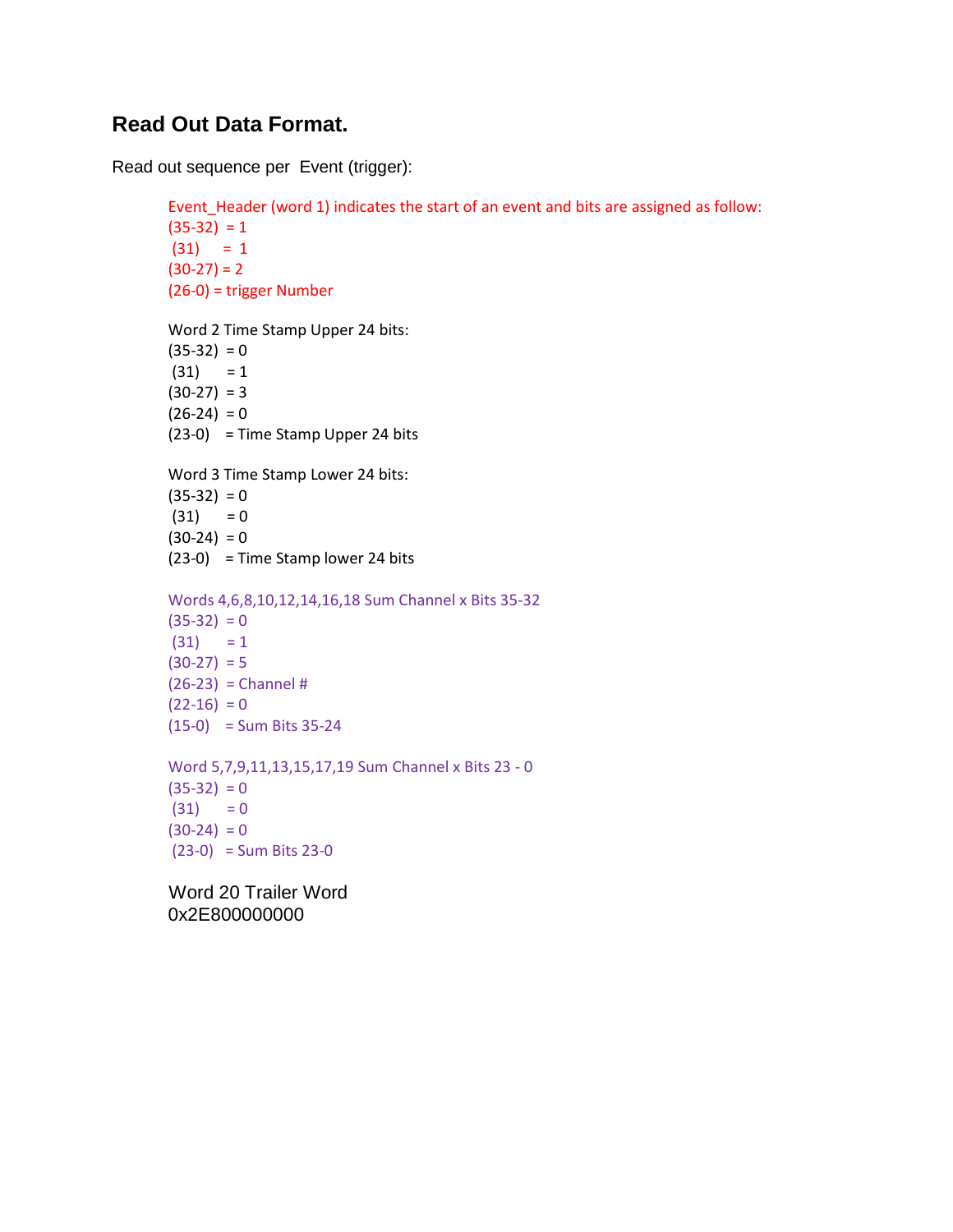#### **Control Bus Memory Map for FADC FPGA:**

| Name            | Width  | Quanti       | Access       | Primary    | Function                                    |
|-----------------|--------|--------------|--------------|------------|---------------------------------------------|
|                 | (Bits) | ty           |              | Address    |                                             |
|                 |        |              |              | (Secondary |                                             |
|                 |        |              |              | Address)   |                                             |
| STATUS0         | 16     | $\mathbf{1}$ | $\mathsf{R}$ | 0x0000     | Bits 14 to 0: Code Version                  |
|                 |        |              |              | $(--)$     | Bit 15: 1= Command can<br>be sent to AD9230 |
| STATUS1         | 16     | $\mathbf{1}$ | $\mathsf{R}$ | 0x0001     | zero                                        |
|                 |        |              |              | $(--)$     |                                             |
| STATUS2         | 16     | $\mathbf{1}$ | $\mathsf{R}$ | 0x0002     | zero                                        |
|                 |        |              |              | $(--)$     |                                             |
| CONFIG 1        | 16     | $\mathbf{1}$ | R/W          | 0x0003     |                                             |
|                 |        |              |              | $(--)$     | Bit 3: 1:Run (trigger<br>enable)            |
|                 |        |              |              |            | Bit 12: Reset ADC IC                        |
| <b>CONFIG 2</b> |        |              | R/W          | 0x0004     | When $1$ ADC values = $0$                   |
|                 |        |              |              | $(- - )$   | Bit $0 \rightarrow ADC 0$                   |
|                 |        |              |              |            | Bit $1 \rightarrow$ ADC 1                   |
|                 |        |              |              |            | Bit $2 \rightarrow ADC 2$                   |
|                 |        |              |              |            | Bit $3 \rightarrow$ ADC 3                   |
|                 |        |              |              |            | Bit $4 \rightarrow$ ADC 4                   |
|                 |        |              |              |            | Bit $5 \rightarrow ADC 5$                   |
|                 |        |              |              |            | Bit $6 \rightarrow ADC6$                    |
|                 |        |              |              |            | Bit $7 \rightarrow$ ADC 7                   |